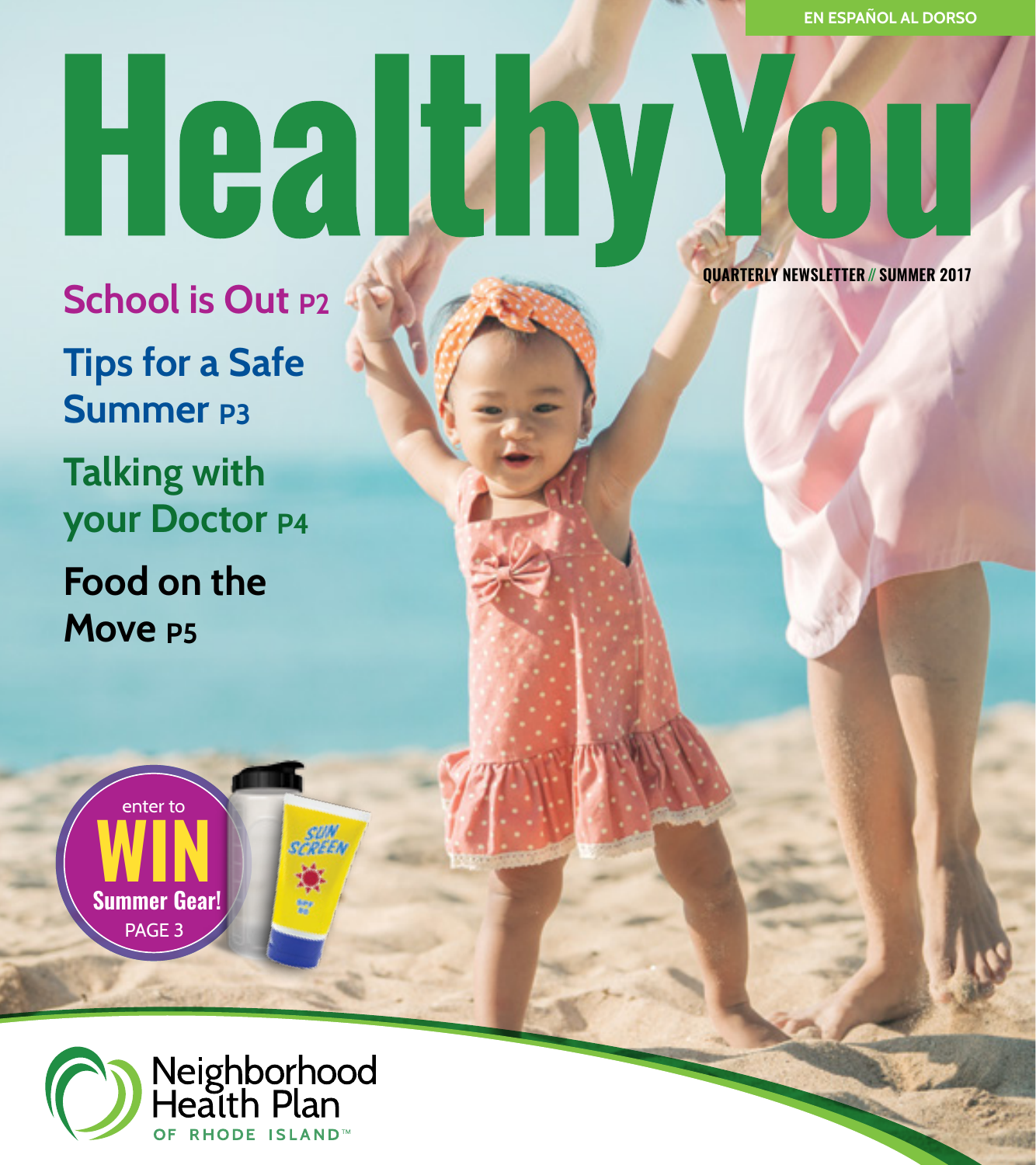

## **School is Out, but the Doctors are In**



*Use Summer Vacation to Make Check-Ups:* Dr. Tracey Cohen,

Medical Director Summer can be

a good time to

catch up on things like reading for fun, time outside, and yes, making appointments. Without the worry of kids missing school, it can be easier to schedule visits. Check the calendar. Is it time for a trip to the doctor or dentist?

- \ **Get Records**. Certain grades like pre-K and 7 have strict immunization rules. Ask your provider if your child is up-to-date with their shots. Request a copy of your child's records. This form will include the date of their last exam, eye test, and lead screening information. You will need this when school starts or for registration. It is never too early to get organized.
- \ **Keep Brushing**. While homework may have stopped, good habits need to keep going. Make sure that kids are brushing their teeth twice a day. This is also a good time to see if anyone is due for their 6-month dentist visit.
- \ **Get Back on Track**. Shots are not just for little kids. Teenagers may need vaccinations to get a job or go to college. Talk to your provider about this. Neighborhood covers all recommended vaccines. If you have questions about what is covered, call Neighborhood Member Services.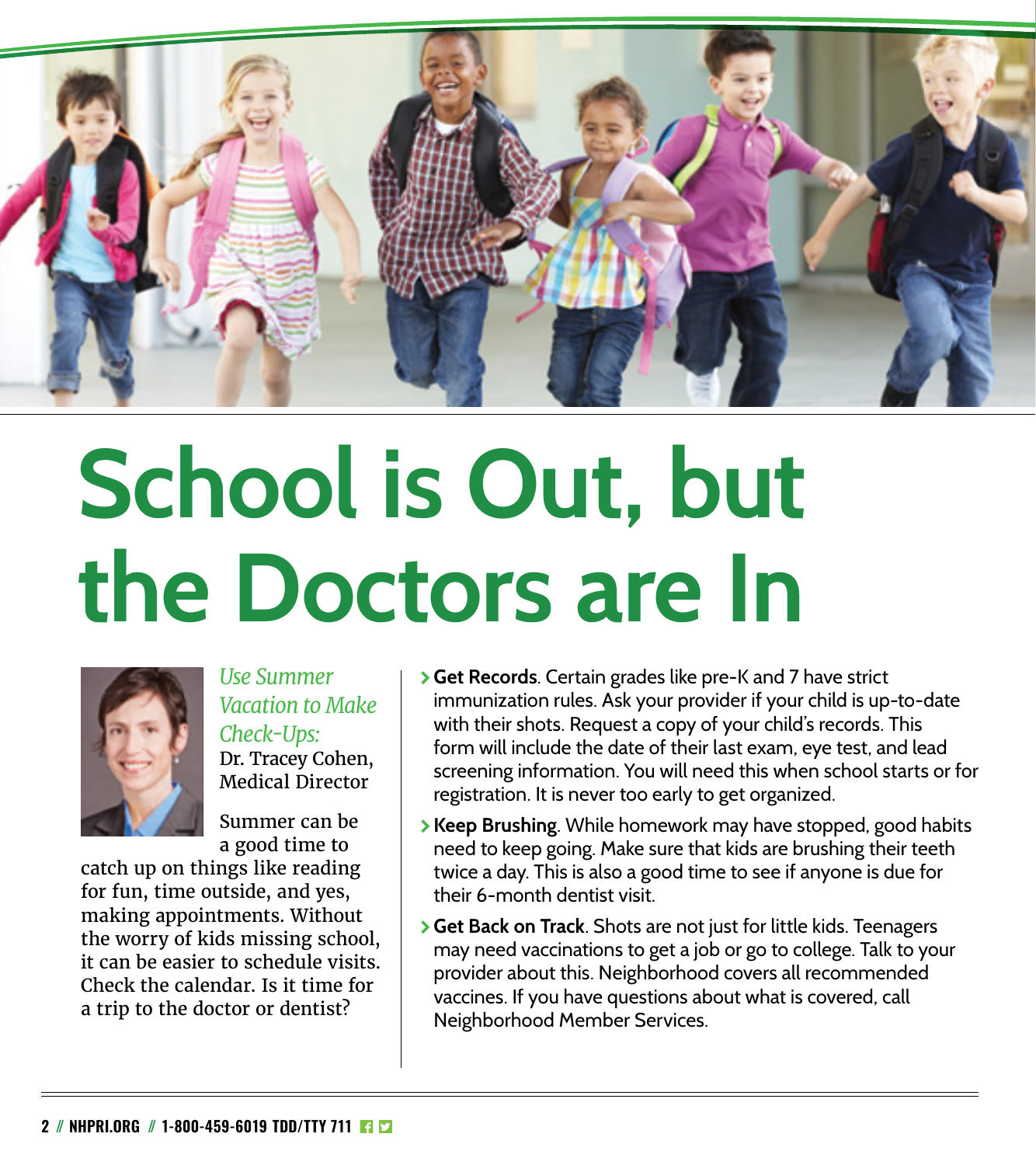### **Tips for a Safer Summer**

*Rhode Island has many parks and beaches to explore*. Plan for outside activities by keeping a bag filled with must-haves for summer. Sunscreen and bug spray are two important items to have on hand. Here's why:

**Too much sun exposure can lead to skin cancer.**

Everyone should wear sunscreen, no matter their skin tone. Look for sunscreen with an SPF of 30 or higher. For an easy start, apply sunscreen about 15 to 30 minutes before heading outside. Remember places like ears, feet, and behind the neck. Put on more sunscreen about every 2 hours, and after swimming or sweating. Babies aged newborn to 6 months should not spend time in the sun.

**Reports show that there are many ticks outside this summer.** This is a concern because some ticks carry Lyme disease, which could cause health issues. Use insect repellent that contains 20 to 30 percent DEET and always check for ticks. Look under armpits, behind knees, in the hair, and in the groin. If you find a tick, remove it as quickly as possible. After you have removed the tick, call your PCP to see if you should take a medication or have a blood test.

#### **This summer, keep a bag of essentials handy. Here are our top picks:**

- \ First-Aid Kit
- > Bug spray
	- \Water

\ Sunscreen

\ Sunglasses



### **Don't forget to drink water**

It is always important to drink water, but especially during the hot days of summer it's important to stay hydrated. Keep water handy to drink before, during, and after any activities. Plain, filtered water is the best option. Not a fan? Flavor with a slice of fresh fruit.



### **We Want You to Be Well!**

To help you be active this summer, we're raffling off a summer activity bag, filled with things like a Frisbee, a water bottle, sunscreen and more! Neighborhood members may call 1-401-427-6706 (TTY 711) by September 29 to enter the raffle. Leave your name, address, phone number and Neighborhood member ID number to be entered to win a summer activity bag. Three members will be randomly selected to win!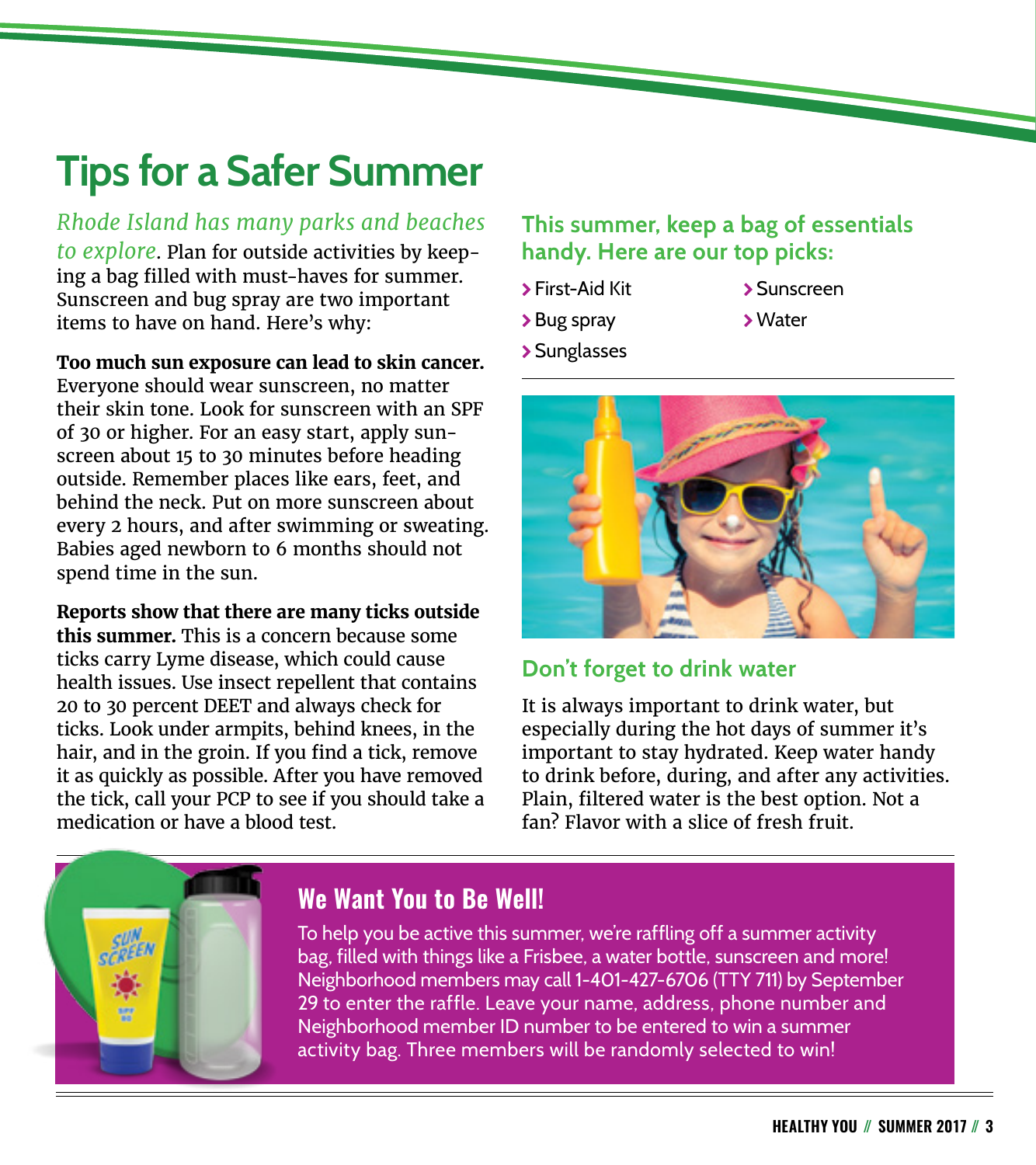

### **Tips for Talking with Your Doctor**

*Most doctor visits take 15 minutes or less so you want to make the most of the time.*

Before your appointment think about how you are feeling. Do you have questions about your medications? Are you trying to lose weight? Has something changed? Is there anything you want to talk about?

- \ **Bring**. We advise making a list on paper or on a smart phone. If you forget to do this, use the time in the waiting room to jot down thoughts.
	- **•** List any medicines you take (or bring them with you). Example: Name of Rx, 15 MG, 1 tablet daily
	- **•** List any vitamins or supplements
	- **•** If you have tried any home remedies, let your doctor know
	- **•** Note any problems or questions you have about your health
	- **•** Ask a friend to tag along if visits make you very nervous
- **Take**. When leaving your appointment, take notes from the doctor, an appointment card to remind you of your next appointment, and anything else the doctor may give you. Be sure the doctor gives you printed instructions, or write things down yourself.
- \ **Ask**. If you have any questions about your health, your medicine, the visit, or any follow-up, always ask the doctor. The more they know, the more they can help you.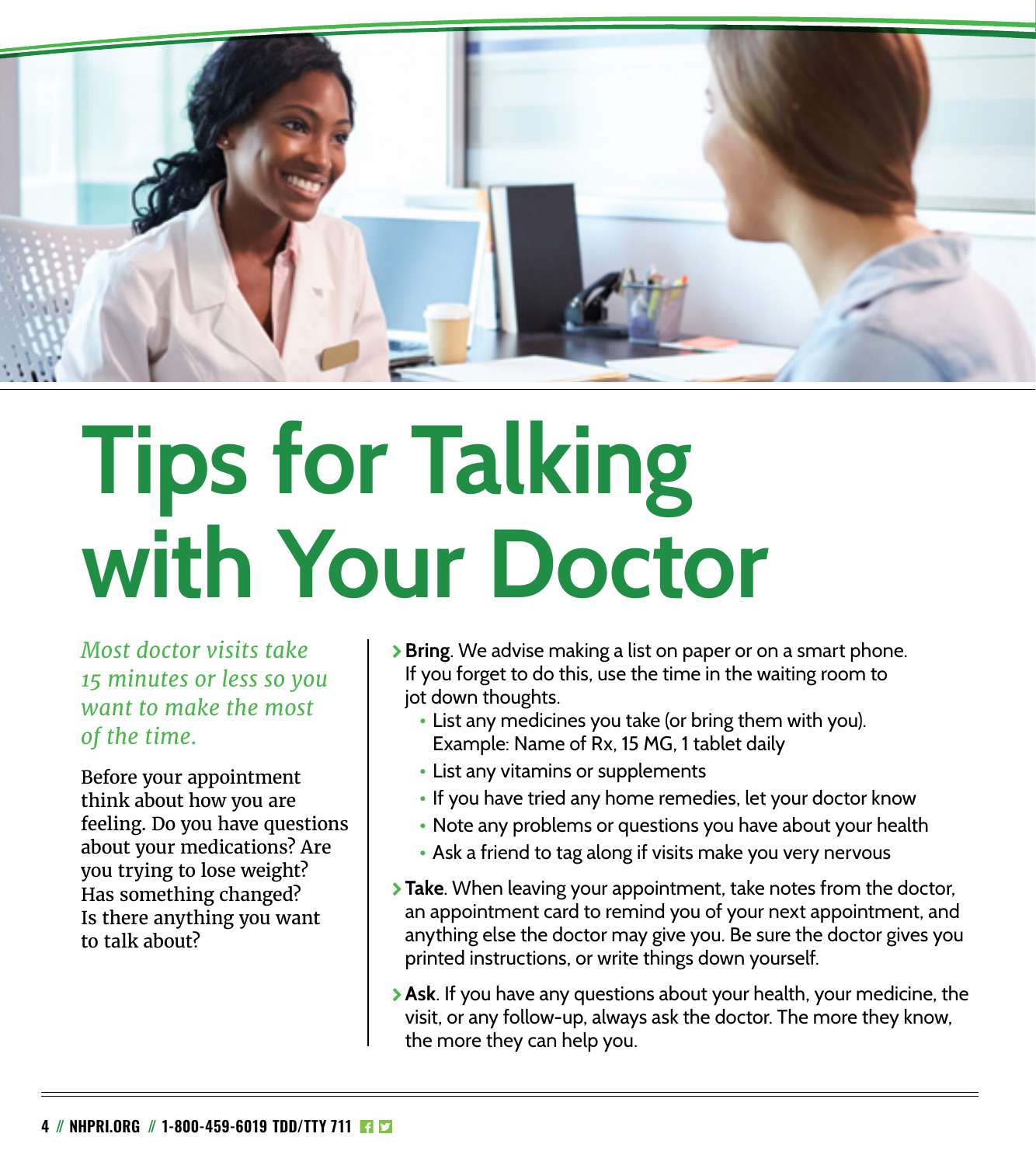### **Food on the Move**

Remember the days of driving to a farm stand? Today you can sign-up to get texts of when the farm stand is coming to you! Food on the Move is a mobile market. It brings fresh fruits and vegetables into neighborhoods. You may use cash, credit/debit card, and SNAP/EBT. For more information visit **riphi.org/food-on-the-move**.



Neighborhood Health Plan of Rhode Island complies with applicable Federal civil rights laws and does not discriminate on the basis of race, color, national origin, age, disability, or sex.

Spanish: ATENCIÓN: Si habla Español, tiene a su disposición servicios gratuitos de asistencia lingüística. Llame al 1-401-459-6009 (TTY 711).

Portuguese: ATENÇÃO: Se fala português, encontram-se disponíveis serviços linguísticos, grátis. Ligue para 1-401-459-6009 (TTY 711).

### **Give Us a Call!**

Neighborhood has a special team of nurses and clinical staff team that reviews requests for hospital admissions and other treatments. The process is called utilization management (UM). If you have questions about a care decision Neighborhood has made, call 1-800-459-6019 (TTY 711) and ask for the Medical Management Department. The Medical Management team is available to answer your questions Monday through Friday, 8:30am to 5pm. If you call after hours, please leave a message and we will return your call the next business day. Neighborhood offers language assistance to members to discuss UM questions. Neighborhood wants to make sure you get the help and information you need.